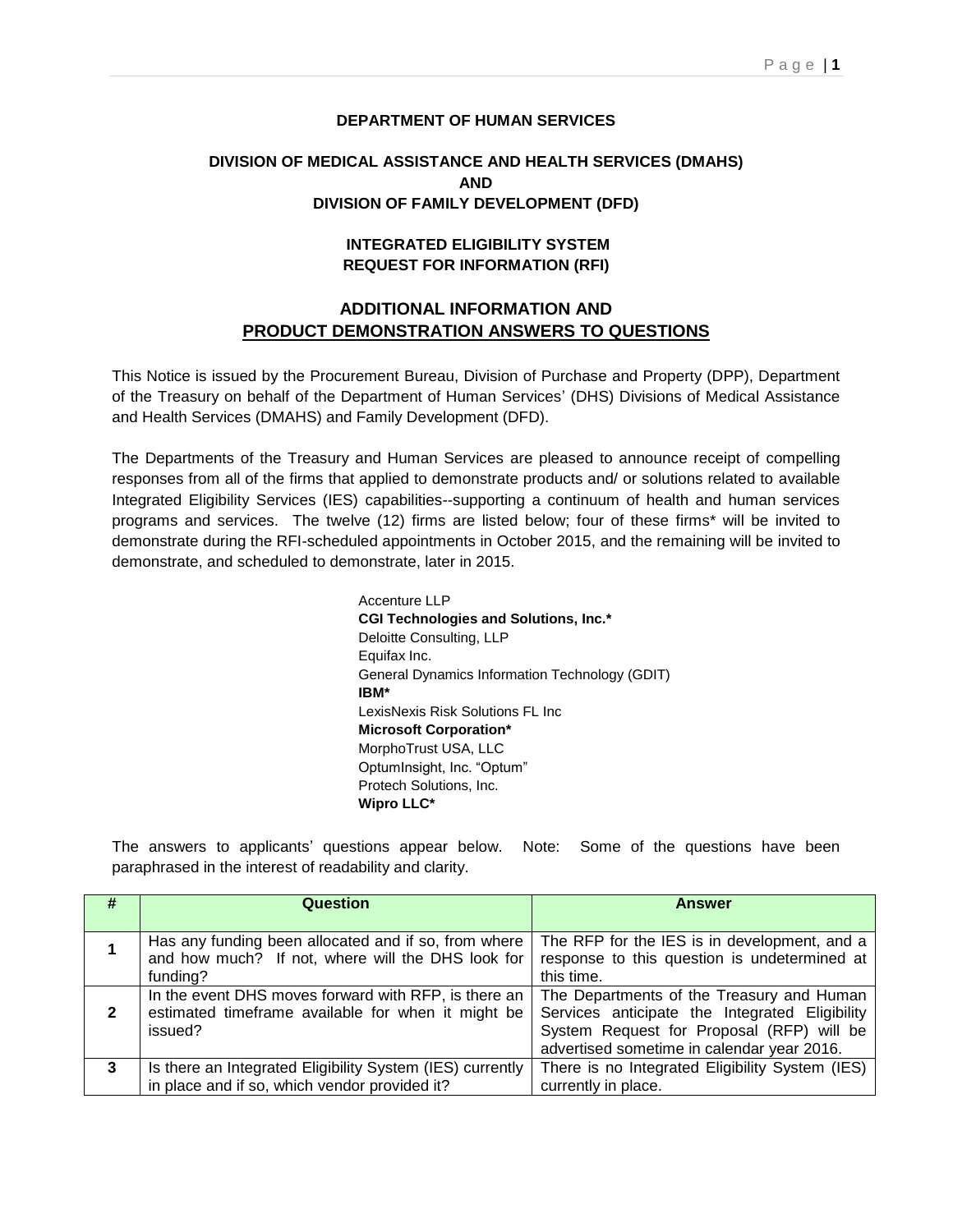| 4              | Is there a project manager, or technical contact in<br>regard to this project and if so, can you please advise<br>who?                                                       | The solicitation phase of this RFP has begun.<br>At no time during the development of the RFP<br>is contact relating to the RFP permitted<br>between any State employee and any potential<br>bidder or any potential subcontractor of a<br>potential bidder.<br>All interested bidders/ entities with questions<br>about the RFP process shall contact the<br>Purchase and Property's Procurement<br>Specialist assigned to this RFI,<br>Marie Boragine, via e-mail at<br>Marie.Boragine@treas.nj.gov. |
|----------------|------------------------------------------------------------------------------------------------------------------------------------------------------------------------------|--------------------------------------------------------------------------------------------------------------------------------------------------------------------------------------------------------------------------------------------------------------------------------------------------------------------------------------------------------------------------------------------------------------------------------------------------------------------------------------------------------|
| 5              | Which systems will the IES very likely have to<br>integrate with and which vendor(s) provided those<br>systems?                                                              | The RFP for the IES is in development, and a<br>response to this question is undetermined at<br>this time.                                                                                                                                                                                                                                                                                                                                                                                             |
| $6\phantom{1}$ | Will the envisioned IES replace the functionality from<br>the previous Consolidated Assistance Support System<br>(CASS) and the contract with HP?                            | The RFP for the IES is in development, and a<br>response to this question is undetermined at<br>this time.                                                                                                                                                                                                                                                                                                                                                                                             |
| 7              | I was hoping you would be able to let me know the<br>date the RFP is anticipated to be released.                                                                             | The Departments of the Treasury and Human<br>Services anticipate the Integrated Eligibility<br>System Request for Proposal (RFP) will be<br>advertised sometime in calendar year 2016.                                                                                                                                                                                                                                                                                                                 |
| 8              | The RFI seems to indicate that only four vendors will<br>get an invite to demonstrate a solution, is this a<br>correct understanding?                                        | Twelve vendors responded, and each vendor<br>will be given an opportunity to demonstrate its<br>product and/ or solution.                                                                                                                                                                                                                                                                                                                                                                              |
| 9              | If the above is correct is the State willing to increase<br>the number of Demos to more than 4?                                                                              | Yes, twelve vendors responded, and each<br>vendor will be given an opportunity to<br>demonstrate its product and/ or solution.                                                                                                                                                                                                                                                                                                                                                                         |
| 10             | What will be the criteria used to select these vendors?<br>Please share the evaluation criteria.                                                                             | The RFI Checklist, Section 7 of the RFI, is the<br>criteria used to select the vendors.                                                                                                                                                                                                                                                                                                                                                                                                                |
| 11             | Which preference does the State have for solutions to<br>their Integrated Eligibility System requirement -COTS,<br>a transfer system or a new development based<br>solution? | The RFP for the IES is in development, and a<br>response to this question is undetermined at<br>this time.                                                                                                                                                                                                                                                                                                                                                                                             |
| 12             | Is the State open to evaluate IES Solutions based on<br>the IBM Cúram product?                                                                                               | The RFP for the IES is in development, and a<br>response to this question is undetermined at<br>this time.                                                                                                                                                                                                                                                                                                                                                                                             |
| 13             | Will the State prefer IES Solutions that leverage the<br>extensive investments that the State has already<br>made through the NJ-CASS Project?                               | The RFP for the IES is in development, and a<br>response to this question is undetermined at<br>this time.                                                                                                                                                                                                                                                                                                                                                                                             |
| 14             | Does the State have a preference for a State hosted<br>solution or a solution using the SAAS/Cloud model?                                                                    | The RFP for the IES is in development, and a<br>response to this question is undetermined at<br>this time.                                                                                                                                                                                                                                                                                                                                                                                             |
| 15             | Has the State identified any preferred vendors to view<br>for the future IES system? Is so which one(s)?                                                                     | The RFP for the IES is in development, and the<br>procurement will be objective,<br>impartial,<br>unbiased, and fair in all aspects of the process.                                                                                                                                                                                                                                                                                                                                                    |
| 16             | Has CMS given approval to support this new initiative<br>with funding? If so at what level?                                                                                  | The RFP for the IES is in development, and a<br>response to this question is related to the<br>development of the IES RFP, and is<br>undetermined at this time.                                                                                                                                                                                                                                                                                                                                        |
| 17             | It is understood that the State has undertaken an<br>assessment by a third party vendor of the NJ-CASS<br>project. Can the State share the results of this<br>assessment?    | The RFP for the IES is in development, and a<br>response to this question is related to the<br>development of the IES RFP, and will not be<br>provided at this time.                                                                                                                                                                                                                                                                                                                                   |